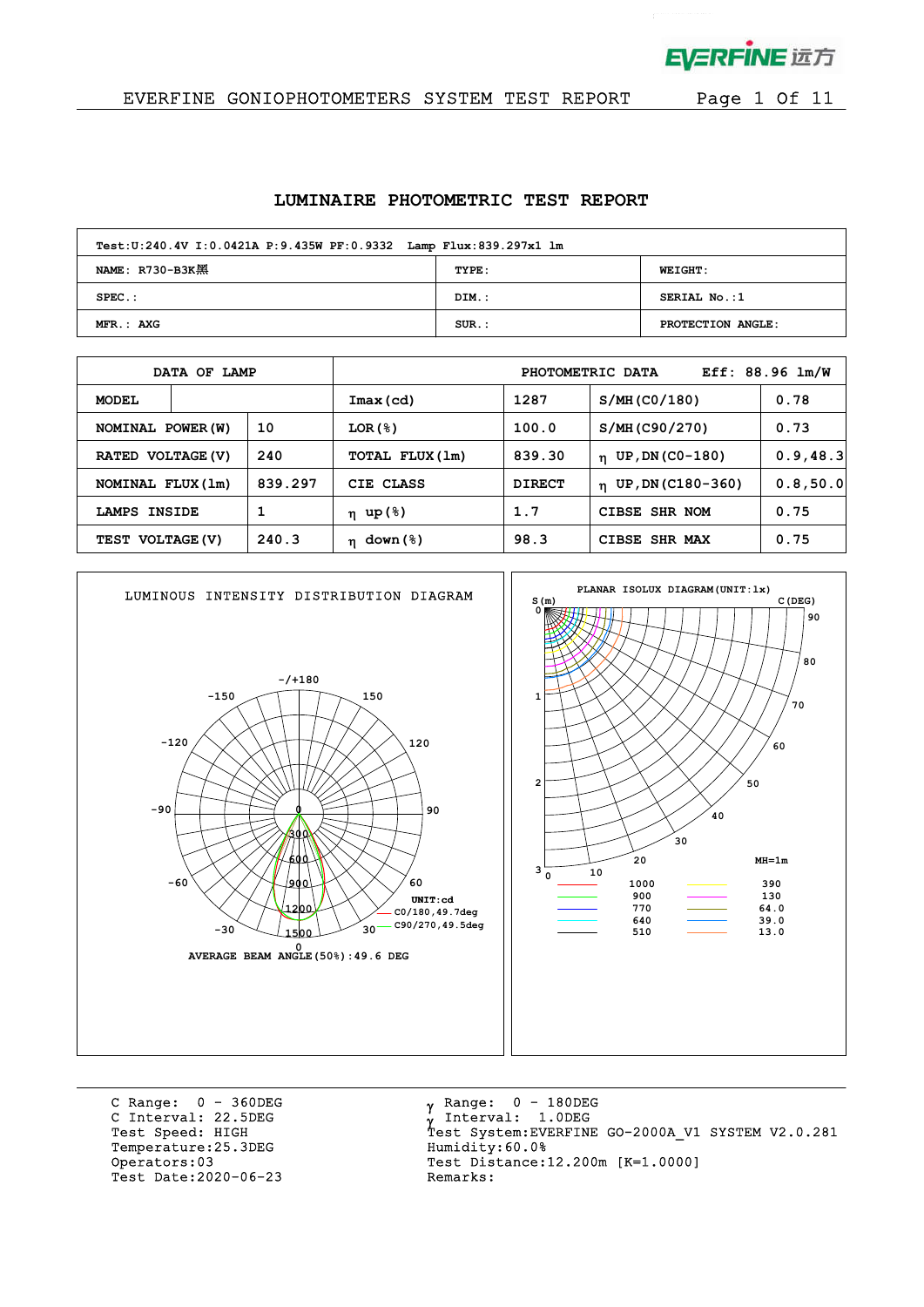

 $\mathbf{r}^{(1)}$ 

### **ZONAL FLUX DIAGRAM**

#### ZONAL FLUX DIAGRAM:

| Y     | $_{\rm CO}$ | C45         | C90    | C135         | C180                  | C225   | C270         | C315         | $\mathbf{Y}$ | $\Phi$ zone | $\Phi$ total | %lum, lamp |
|-------|-------------|-------------|--------|--------------|-----------------------|--------|--------------|--------------|--------------|-------------|--------------|------------|
| 10    | 1198        | 1192        | 1205   | 1232         | 1229                  | 1216   | 1204         | 1198         | $0 - 10$     | 119.1       | 119.1        | 14.2, 14.2 |
| 20    | 921.2       | 878.5       | 856.9  | 869.3        | 866.0                 | 888.7  | 918.0        | 928.5        | $10 - 20$    | 300.1       | 419.2        | 49.9,49.9  |
| 30    | 416.1       | 353.6       | 309.5  | 302.1        | 299.0                 | 335.8  | 389.5        | 417.1        | $20 - 30$    | 282.3       | 701.5        | 83.6, 83.6 |
| 40    | 62.33       | 47.65       | 41.36  | 42.22        | 44.79                 | 50.55  | 61.16        | 62.92        | $30 - 40$    | 102.5       | 804.0        | 95.8,95.8  |
| 50    | 10.58       | 7.645       | 5.275  | 4.457        | 4.304                 | 6.079  | 8.936        | 10.22        | $40 - 50$    | 18.29       | 822.3        | 98,98      |
| 60    | 0.7988      | 0.5532      | 0.5355 | 0.7189       | 0.6599                | 0.6256 | 0.6242       | 0.6850       | $50 - 60$    | 2.300       | 824.6        | 98.3, 98.3 |
| 70    | $\mathbf 0$ | $\mathbf 0$ | 0      | $\mathbf{0}$ | 0                     | 0      | $\mathbf 0$  | $\mathbf{0}$ | $60 - 70$    | 0.1565      | 824.8        | 98.3, 98.3 |
| 80    | 0           | 0           | 0      | 0            | 0                     | 0      | 0            | 0            | $70 - 80$    | 0.0002      | 824.8        | 98.3, 98.3 |
| 90    | 0           | 0           | 0      | 0            | $\mathbf 0$           | 0.0002 | $\mathbf{0}$ | $\mathbf{0}$ | $80 - 90$    | 0.0000      | 824.8        | 98.3, 98.3 |
| 100   | $\mathbf 0$ | 0           | 0      | $\mathbf 0$  | 0.0381                | 0.0287 | 0.0290       | 0.0291       | $90 - 100$   | 0.0050      | 824.8        | 98.3,98.3  |
| 110   | 0.0477      | 0.0573      | 0.1161 | 0.1254       | 0.1836                | 0.1543 | 0.1358       | 0.1359       | $100 - 110$  | 0.0434      | 824.8        | 98.3,98.3  |
| 120   | 0.6136      | 0.7018      | 0.7928 | 0.8416       | 0.8272                | 0.7059 | 0.6205       | 0.6212       | $110 - 120$  | 0.3468      | 825.2        | 98.3,98.3  |
| 130   | 2.091       | 2.206       | 2.384  | 2.441        | 2.298                 | 2.102  | 1.955        | 1.954        | $120 - 130$  | 1.219       | 826.4        | 98.5, 98.5 |
| 140   | 4.259       | 4.412       | 4.614  | 4.661        | 4.435                 | 4.200  | 4.041        | 4.038        | $130 - 140$  | 2.465       | 828.9        | 98.8,98.8  |
| 150   | 6.611       | 6.769       | 6.991  | 7.001        | 6.767                 | 6.557  | 6.389        | 6.366        | $140 - 150$  | 3.438       | 832.3        | 99.2,99.2  |
| 160   | 8.396       | 8.463       | 8.686  | 8.678        | 8.503                 | 8.351  | 8.284        | 8.159        | 150-160      | 3.510       | 835.8        | 99.6,99.6  |
| 170   | 9.490       | 9.574       | 9.693  | 9.825        | 9.654                 | 9.557  | 9.424        | 9.400        | $160 - 170$  | 2.547       | 838.4        | 99.9,99.9  |
| 180   | 10.18       | 10.23       | 10.20  | 10.30        | 10.20                 | 10.24  | 10.22        | 10.31        | 170-180      | 0.9414      | 839.3        | 100,100    |
| $DEG$ |             |             |        |              | LUMINOUS INTENSITY:cd |        |              |              |              |             | UNIT: 1m     |            |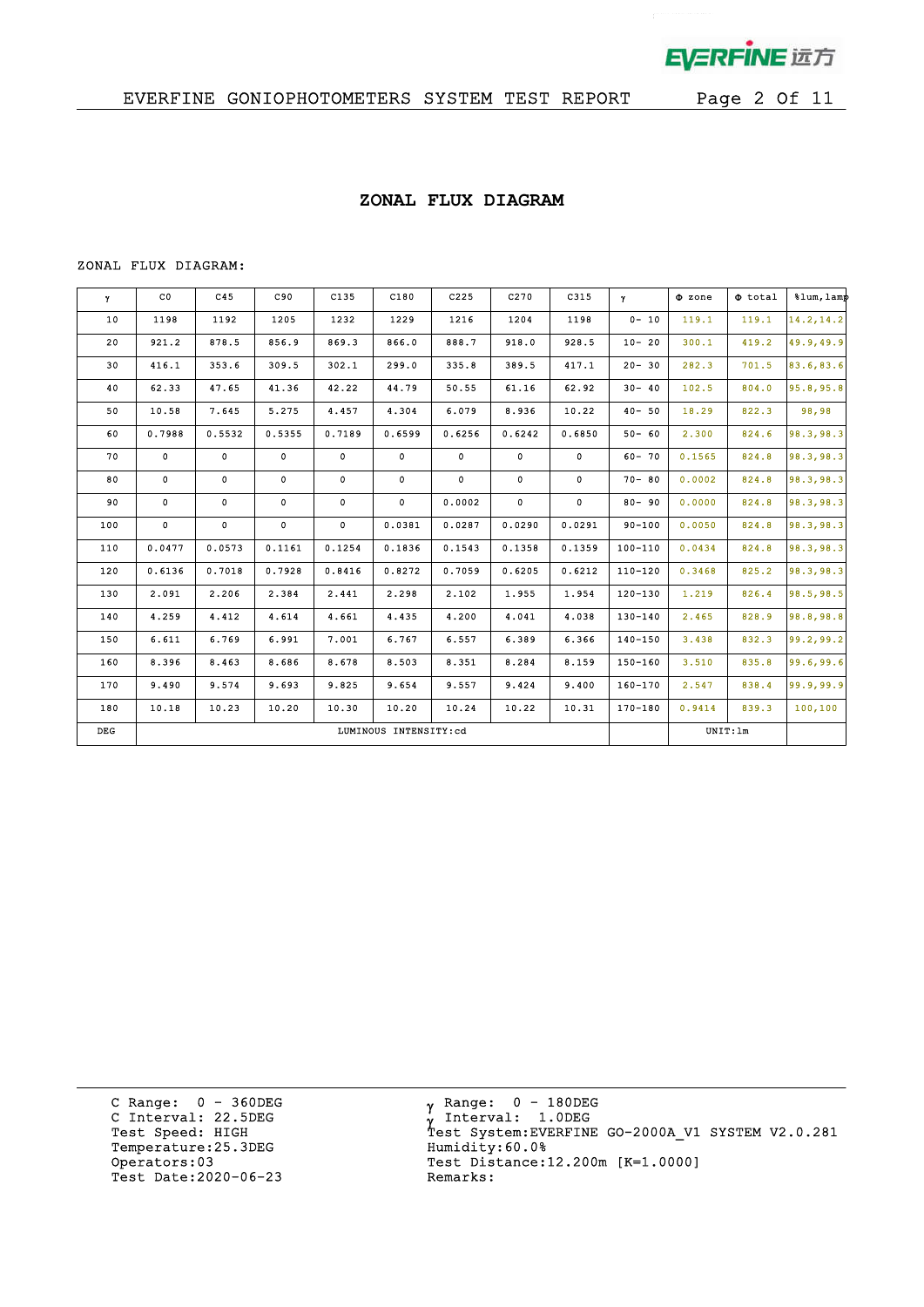

 $\mathbf{p}^{\mathrm{max}}$ 

| NAME: R730-B3K黑 |            |                        |                 |            |            |            |            | TYPE:      |            |                                  |            |               | <b>WEIGHT:</b> |             |                                                                                                                                                                                                                                                                                                  |        |  |  |
|-----------------|------------|------------------------|-----------------|------------|------------|------------|------------|------------|------------|----------------------------------|------------|---------------|----------------|-------------|--------------------------------------------------------------------------------------------------------------------------------------------------------------------------------------------------------------------------------------------------------------------------------------------------|--------|--|--|
| $SPEC.$ :       |            |                        |                 |            |            |            |            | DIM.:      |            |                                  |            |               | SERIAL No.:1   |             | PROTECTION ANGLE:<br>0<br>$10*$<br>30%<br>10%<br>0<br>20%<br>0<br>1.00<br>.98<br>.96<br>.95<br>.93<br>. 91<br>.90<br>.88<br>.87<br>.85<br>.83<br>.78<br>.82<br>.80<br>.74<br>.78<br>.76<br>.74<br>.70<br>.72<br>.71<br>.67<br>.68<br>.67<br>.64<br>.63<br>.64<br>.61<br>.60<br>.61<br>.58<br>.57 |        |  |  |
| MFR.: AXG       |            |                        |                 |            |            |            |            | $SUR.$ :   |            |                                  |            |               |                |             |                                                                                                                                                                                                                                                                                                  |        |  |  |
| $\rho$ CC       |            | 80%                    |                 |            | 70%        |            |            | 50%        |            |                                  | $30*$      |               |                |             |                                                                                                                                                                                                                                                                                                  |        |  |  |
| ρW              | 50%        | 30%                    | 10 <sub>8</sub> | 50%        | 30%        | 10%        | 50%        | 30%        | 10%        | 50%                              | 30%        | 10%           | 50%            |             |                                                                                                                                                                                                                                                                                                  |        |  |  |
| ρfc             |            | 20%                    |                 |            | 20%        |            |            | 20%        |            |                                  | 20%        |               |                |             |                                                                                                                                                                                                                                                                                                  |        |  |  |
| RCR             |            | RCR: Room Cavity Ratio |                 |            |            |            |            |            |            | Coefficients of Utilization (CU) |            |               |                |             |                                                                                                                                                                                                                                                                                                  |        |  |  |
| 0.0             | 1.19       | 1.19                   | 1.19            | 1.16       | 1.16       | 1.16       | 1.10       | 1.10       | 1.10       | 1.05                             | 1.05       | 1.05          | 1.00           | 1.00        |                                                                                                                                                                                                                                                                                                  |        |  |  |
| 1.0             | 1.11       | 1.09                   | 1.07            | 1.09       | 1.07       | 1.05       | 1.04       | 1.03       | 1.01       | 1.00                             | .99        | .98           | .97            |             |                                                                                                                                                                                                                                                                                                  |        |  |  |
| 2.0             | 1.04       | 1.01                   | .98             | 1.02       | .99        | .96        | .99        | .96        | .94        | .96                              | .94        | .92           | .93            |             |                                                                                                                                                                                                                                                                                                  |        |  |  |
| 3.0             | .98        | .94                    | .90             | .97        | .93        | .89        | .94        | .90        | .88        | .91                              | .88        | .86           | .89            |             |                                                                                                                                                                                                                                                                                                  |        |  |  |
| 4.0<br>5.0      | .93<br>.88 | .88<br>.82             | .84<br>.78      | .91<br>.87 | .87<br>.82 | .83<br>.78 | .89<br>.85 | .85<br>.80 | .82<br>.77 | .87<br>.83                       | .84<br>.79 | .81<br>.76    | .85<br>.81     |             |                                                                                                                                                                                                                                                                                                  |        |  |  |
| 6.0             | .83        | .78                    | .74             | .82        | .77        | .73        | .80        | .76        | .73        | .79                              | .75        | .72           | .78            |             |                                                                                                                                                                                                                                                                                                  |        |  |  |
| 7.0             | .79        | .73                    | .70             | .78        | .73        | .69        | .77        | .72        | .69        | .75                              | .71        | .68           | .74            |             |                                                                                                                                                                                                                                                                                                  |        |  |  |
| 8.0             | .75        | .69                    | .66             | .74        | .69        | .66        | .73        | .68        | .65        | .72                              | .68        | .65           | .71            |             |                                                                                                                                                                                                                                                                                                  |        |  |  |
| 9.0             | .71        | .66                    | .62             | .71        | .66        | .62        | .70        | .65        | .62        | .69                              | .65        | .62           | .68            |             |                                                                                                                                                                                                                                                                                                  |        |  |  |
| 10.0            | .68        | .63                    | .59             | .68        | .63        | .59        | .67        | .62        | .59        | .66                              | .62        | .59           | .65            |             |                                                                                                                                                                                                                                                                                                  |        |  |  |
| LAMPS           |            |                        |                 |            |            |            |            |            |            | LUMINAIRE BUDGETARY DIAGRAM      |            |               |                |             |                                                                                                                                                                                                                                                                                                  |        |  |  |
| 50              |            |                        |                 |            |            |            |            |            |            |                                  |            |               |                |             |                                                                                                                                                                                                                                                                                                  |        |  |  |
| 40              |            |                        |                 |            |            |            |            |            |            |                                  |            |               |                |             |                                                                                                                                                                                                                                                                                                  |        |  |  |
|                 |            |                        |                 |            |            |            |            |            |            |                                  |            |               |                |             |                                                                                                                                                                                                                                                                                                  |        |  |  |
| 30              |            |                        |                 |            |            |            |            |            |            |                                  |            |               |                |             |                                                                                                                                                                                                                                                                                                  |        |  |  |
|                 |            |                        |                 |            |            |            |            |            |            |                                  |            |               |                |             |                                                                                                                                                                                                                                                                                                  |        |  |  |
| 20              |            |                        |                 |            |            |            |            |            |            |                                  |            |               |                |             |                                                                                                                                                                                                                                                                                                  |        |  |  |
|                 |            |                        |                 |            |            |            |            |            |            |                                  |            |               |                |             |                                                                                                                                                                                                                                                                                                  |        |  |  |
|                 |            |                        |                 |            |            |            |            |            |            |                                  |            |               |                |             |                                                                                                                                                                                                                                                                                                  |        |  |  |
|                 |            |                        |                 |            |            |            |            |            |            |                                  |            |               |                |             |                                                                                                                                                                                                                                                                                                  |        |  |  |
| 10              |            |                        |                 |            |            |            |            |            |            |                                  |            |               |                |             |                                                                                                                                                                                                                                                                                                  |        |  |  |
| 9               |            |                        |                 |            |            |            |            |            |            |                                  |            |               | CONDITIONS     |             |                                                                                                                                                                                                                                                                                                  |        |  |  |
| 8               |            |                        |                 |            |            |            |            |            |            |                                  |            | <b>FLUX</b>   |                |             | 50001m                                                                                                                                                                                                                                                                                           |        |  |  |
| 7               |            |                        |                 |            |            |            |            |            |            |                                  |            | <b>FACTOR</b> |                |             | 0.70                                                                                                                                                                                                                                                                                             |        |  |  |
| 6               |            |                        |                 |            |            |            |            |            |            |                                  |            | Hdown         |                |             | 0.00m                                                                                                                                                                                                                                                                                            |        |  |  |
| 5               |            |                        |                 |            |            |            |            |            |            |                                  |            | Hwork         |                |             | 0.00m                                                                                                                                                                                                                                                                                            |        |  |  |
| 4               |            |                        |                 |            |            |            |            |            |            |                                  |            | Ework (AVE)   |                |             | 1001x                                                                                                                                                                                                                                                                                            |        |  |  |
|                 |            |                        |                 |            |            |            |            |            |            |                                  |            | $\rho$ (%)    |                | $_{\rm cc}$ | W                                                                                                                                                                                                                                                                                                | fc     |  |  |
| 3               |            |                        |                 |            |            |            |            |            |            |                                  |            |               |                | 70          | 50                                                                                                                                                                                                                                                                                               | $30\,$ |  |  |
|                 |            |                        |                 |            |            |            |            |            |            |                                  |            |               |                | 50          | 30                                                                                                                                                                                                                                                                                               | 20     |  |  |
| $2\frac{1}{10}$ |            |                        |                 |            |            |            |            |            |            |                                  |            |               |                |             |                                                                                                                                                                                                                                                                                                  |        |  |  |

#### **CU AND LUMINAIRE BUDGETARY ESTIMATE DIAGRAM**

C Range: 0 - 360DEG C Interval: 22.5DEG<br>Test Speed: HIGH Temperature:25.3DEG Humidity:60.0%<br>Operators:03 Test Distance: Test Date: 2020-06-23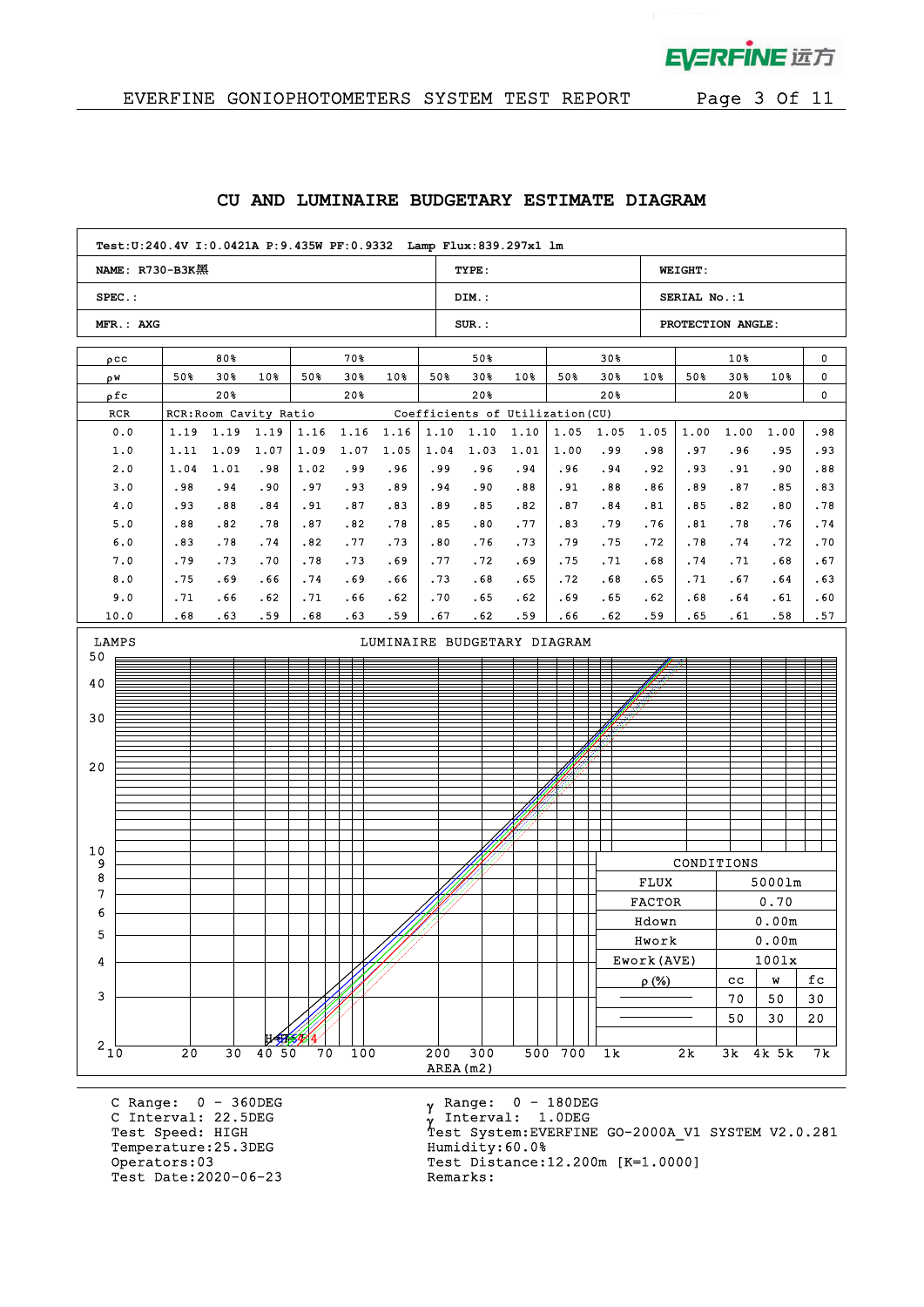

 $\mathcal{L}$ 

# EVERFINE GONIOPHOTOMETERS SYSTEM TEST REPORT Page 4 Of 11

### **WEC AND CCEC**

| Test: U:240.4V I: 0.0421A P: 9.435W PF: 0.9332 Lamp Flux: 839.297x1 lm |       |                   |  |  |  |  |  |  |  |
|------------------------------------------------------------------------|-------|-------------------|--|--|--|--|--|--|--|
| NAME: $R730-B3K$                                                       | TYPE: | <b>WEIGHT:</b>    |  |  |  |  |  |  |  |
| $SPEC.$ :                                                              | DIM.: | SERIAL No.:1      |  |  |  |  |  |  |  |
| MFR.: AXG                                                              | SUB.: | PROTECTION ANGLE: |  |  |  |  |  |  |  |

| $_{0}$ $_{\rm CC}$ |      | 80% |                        |     | 70 %                         |                 |     | 50% |                                 |     | 30% |                      |     | 10%                  |        | $\Omega$ |
|--------------------|------|-----|------------------------|-----|------------------------------|-----------------|-----|-----|---------------------------------|-----|-----|----------------------|-----|----------------------|--------|----------|
| ρW                 | 50%  | 30% | $10\%$                 | 50% | 30 <sub>8</sub>              | 10 <sub>8</sub> | 50% | 30% | 10 <sub>8</sub>                 | 50% | 30% | 10%                  | 50% | 30%                  | $10\%$ | 0        |
| ρfc                |      | 20% |                        |     | 20%                          |                 |     | 20% |                                 |     | 20% |                      |     | 20%                  |        | $\Omega$ |
| RCR                |      |     | RCR: Room Cavity Ratio |     |                              |                 |     |     | Wall Exitance Coeffcients (WEC) |     |     |                      |     |                      |        |          |
| 0.0                |      |     |                        |     |                              |                 |     |     |                                 |     |     |                      |     |                      |        |          |
| 1.0                |      |     |                        |     | .164 .093 .030157 .089 .028. |                 |     |     | .143.082.026.131.075.024        |     |     |                      |     | .119.069.022         |        |          |
| 2.0                | .155 |     |                        |     | 025. 026. 149. 085. 085.     |                 |     |     | $.138$ .077 .024                |     |     | .127 .071 .022       |     | $.118$ .067 .021     |        |          |
| 3.0                | .147 |     |                        |     | 023. 076. 142. 078. 078. .   |                 |     |     | .132.072.022.123.068.021.       |     |     |                      |     | .115.064.020         |        |          |
| 4.0                | .140 |     | $.073$ .021            |     | $.135$ $.071$ $.021$         |                 |     |     | $.127$ .067.020                 |     |     | .119 .064 .019       |     | .112.061.019         |        |          |
| 5.0                |      |     |                        |     | .133.068.020.129.066.019     |                 |     |     | .122.063.019.115.061.018.       |     |     |                      |     | $.109$ $.058$ $.017$ |        |          |
| 6.0                | .127 |     | ا018. 064.             |     | $.124$ $.062$ $.018$         |                 |     |     | $.117$ .060 .017                |     |     | $.111$ $.058$ $.017$ |     | $.106$ $.056$ $.017$ |        |          |
| 7.0                |      |     |                        |     | .122.060.111.119.059.122.    |                 |     |     | .113.057.107.107.055.113.       |     |     |                      |     | .102.053.016         |        |          |
| 8.0                | .117 |     | .057 .016              |     | $.114$ $.056$ $.016$         |                 |     |     | $.109$ $.054$ $.016$            |     |     | $.104$ $.053$ $.015$ |     | .099.051.015         |        |          |
| 9.0                |      |     | $.112$ $.054$ $.015$   |     | $.109$ $.053$ $.015$         |                 |     |     | $.105$ .052 .015                |     |     | $.100$ $.050$ $.014$ |     | $.096$ $.049$ $.014$ |        |          |
| 10.0               | .108 |     |                        |     | .052 .014 .105 .051 .014     |                 |     |     | $.101$ $.050$ $.014$            |     |     | $.097$ $.048$ $.014$ |     | $.093$ $.047$ $.013$ |        |          |

| $_{\text{o}cc}$ |                                                                    | 80% |     |     | 70 %                            |     |     | 50%                                                                             |     |     | 30% |     |     | 10 <sub>8</sub> |     | $\Omega$ |
|-----------------|--------------------------------------------------------------------|-----|-----|-----|---------------------------------|-----|-----|---------------------------------------------------------------------------------|-----|-----|-----|-----|-----|-----------------|-----|----------|
| OW.             | 50%                                                                | 30% | 10% | 50% | 30%                             | 10% | 50% | 30%                                                                             | 10% | 50% | 30% | 10% | 50% | 30%             | 10% | $\Omega$ |
| ofc             |                                                                    | 20% |     |     | 20%                             |     |     | 20%                                                                             |     |     | 20% |     |     | 20%             |     | $\Omega$ |
| <b>RCR</b>      | RCR: Room Cavity Ratio Ceiling Cavity Exitance Coefficients (CCEC) |     |     |     |                                 |     |     |                                                                                 |     |     |     |     |     |                 |     |          |
| 0.0             |                                                                    |     |     |     |                                 |     |     | $.204$ .204.83.19.119.119.119.119.119.068.8068.                                 |     |     |     |     |     | .022 .022 .022  |     |          |
| 1.0             |                                                                    |     |     |     | .183. 171. 159. 157. 171. 183.  |     |     | ا 055. 058. 062. 101. 107. 107.                                                 |     |     |     |     |     | .020.019.018    |     |          |
| 2.0             |                                                                    |     |     |     | .111. 126. 128. 128. 146. 167.  |     |     | .098.087.077.057.051.045                                                        |     |     |     |     |     | .018.016.015    |     |          |
| 3.0             |                                                                    |     |     |     | ا 091. 109. 105. 105. 107. 154. |     |     | $.091$ .076 .064 .052 .044 .038 .017 .014 .012                                  |     |     |     |     |     |                 |     |          |
| 4.0             |                                                                    |     |     |     | .143.112.088.123.097.143.       |     |     | .085.067.054.049.040.032                                                        |     |     |     |     |     | .016 .013 .010  |     |          |
| 5.0             |                                                                    |     |     |     | .134.075.115.115.134.134.       |     |     | 027. 036. 046. 196. 046. 079.                                                   |     |     |     |     |     | .015.012.009    |     |          |
| 6.0             |                                                                    |     |     |     | .127.091.109.109.079.057        |     |     | $.075$ .055 .040 .044 .032 .024                                                 |     |     |     |     |     | .014.011.008    |     |          |
| 7.0             |                                                                    |     |     |     |                                 |     |     | 221. 030. 041. 355. 350. 071. 050. 072. 050. 125. 083. 050.                     |     |     |     |     |     | .013.010.007    |     |          |
| 8.0             |                                                                    |     |     |     | .114.077.051.098.067.045        |     |     | .068.047.032.040.028.019                                                        |     |     |     |     |     | .013 .009 .006  |     |          |
| 9.0             |                                                                    |     |     |     |                                 |     |     | 006. 008. 012. 017. 026. 038. 039. 040. 055. 040. 050. 046. 046. 072. 046. 109. |     |     |     |     |     |                 |     |          |
| 10.0            |                                                                    |     |     |     |                                 |     |     | .005, 008, 012.101. 024. 026.136. 041. 062. 051. 057. 058. 090. 042. 067. 042.  |     |     |     |     |     |                 |     |          |

C Range: 0 - 360DEG C Interval: 22.5DEG<br>Test Speed: HIGH Temperature:25.3DEG Humidity:60.0%<br>Operators:03 Test Distance: Test Date: 2020-06-23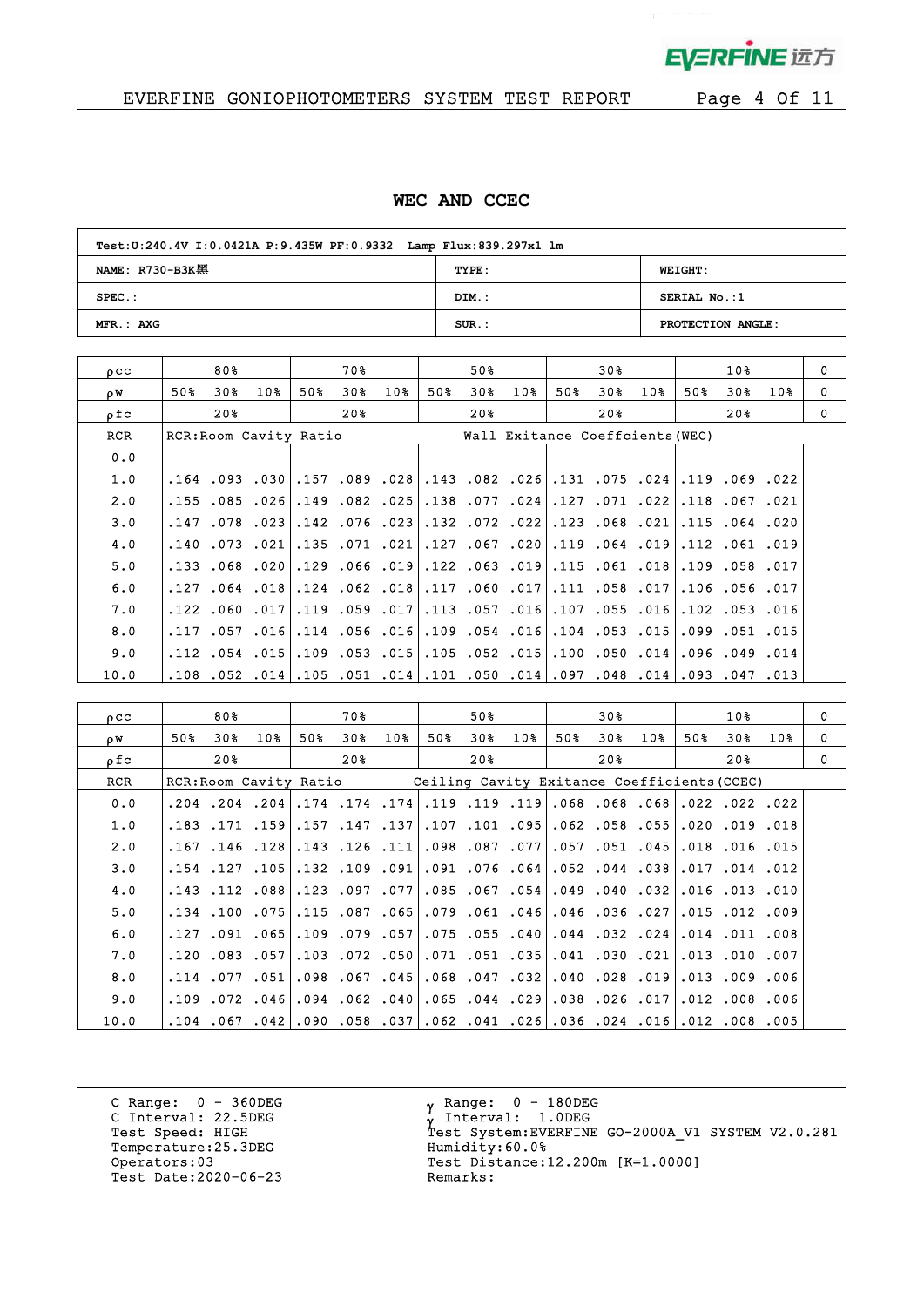EVERFINE 远方

 $\bar{z}$ 

## EVERFINE GONIOPHOTOMETERS SYSTEM TEST REPORT Page 5 Of 11

|                                                    | Test:U:240.4V I:0.0421A P:9.435W PF:0.9332 Lamp Flux:839.297x1 lm |      |      |                  |      |          |      |                 |                                                      |      |                                                                                                                                                                                                                                                        |  |  |  |  |
|----------------------------------------------------|-------------------------------------------------------------------|------|------|------------------|------|----------|------|-----------------|------------------------------------------------------|------|--------------------------------------------------------------------------------------------------------------------------------------------------------------------------------------------------------------------------------------------------------|--|--|--|--|
| NAME: R730-B3K黑                                    |                                                                   |      |      |                  |      | TYPE:    |      |                 | <b>WEIGHT:</b>                                       |      |                                                                                                                                                                                                                                                        |  |  |  |  |
| $SPEC.$ :                                          |                                                                   |      |      |                  |      | DIM.:    |      |                 |                                                      |      |                                                                                                                                                                                                                                                        |  |  |  |  |
| MFR.: AXG                                          |                                                                   |      |      |                  |      | $SUR.$ : |      |                 |                                                      |      | 0.5<br>0.3<br>0.3<br>0.3<br>0.2<br>0.2<br>15.6<br>15.8<br>15.4<br>15.6<br>15.3<br>15.5<br>15.2<br>15.4<br>15.1<br>15.4<br>15.0<br>15.3<br>15.3<br>15.5<br>15.0<br>15.3<br>14.9<br>15.2<br>15.2<br>14.8<br>15.1<br>14.7<br>14.6<br>15.0<br>14.7<br>15.1 |  |  |  |  |
| ceiling/cavity                                     |                                                                   | 0.7  | 0.7  | 0.5              | 0.5  | 0.3      | 0.7  | 0.7             | 0.5                                                  |      |                                                                                                                                                                                                                                                        |  |  |  |  |
|                                                    | walls                                                             | 0.5  | 0.3  | 0.5              | 0.3  | 0.3      | 0.5  | 0.3             | 0.5                                                  |      |                                                                                                                                                                                                                                                        |  |  |  |  |
| working plane                                      |                                                                   | 0.2  | 0.2  | 0.2              | 0.2  | 0.2      | 0.2  | 0.2             | 0.2                                                  |      |                                                                                                                                                                                                                                                        |  |  |  |  |
| Room dimensions                                    |                                                                   |      |      | Viewed crosswise |      |          |      |                 |                                                      |      |                                                                                                                                                                                                                                                        |  |  |  |  |
| $2H y =$<br>$x =$                                  | 2H                                                                | 16.4 | 17.3 | 16.7             | 17.5 | 17.7     | 14.6 | 15.4            | 14.8                                                 |      |                                                                                                                                                                                                                                                        |  |  |  |  |
|                                                    | 3H                                                                | 16.3 | 17.0 | 16.5             | 17.3 | 17.5     | 14.4 | 15.2            | 14.7                                                 |      |                                                                                                                                                                                                                                                        |  |  |  |  |
|                                                    | 4H                                                                | 16.2 | 16.9 | 16.5             | 17.2 | 17.4     | 14.3 | 15.0            | 14.6                                                 |      |                                                                                                                                                                                                                                                        |  |  |  |  |
|                                                    | 6H                                                                | 16.1 | 16.8 | 16.4             | 17.0 | 17.3     | 14.2 | 14.9            | 14.5                                                 |      |                                                                                                                                                                                                                                                        |  |  |  |  |
|                                                    | 8H                                                                | 16.0 | 16.7 | 16.4             | 17.0 | 17.3     | 14.2 | 14.8            | 14.5                                                 |      |                                                                                                                                                                                                                                                        |  |  |  |  |
|                                                    | 12H                                                               | 16.0 | 16.6 | 16.3             | 16.9 | 17.2     | 14.1 | 14.7            | 14.5                                                 |      |                                                                                                                                                                                                                                                        |  |  |  |  |
|                                                    |                                                                   |      |      |                  |      |          |      |                 |                                                      |      |                                                                                                                                                                                                                                                        |  |  |  |  |
| 4H                                                 | 2H                                                                | 16.2 | 16.9 | 16.5             | 17.2 | 17.4     | 14.3 | 15.0            | 14.6                                                 |      |                                                                                                                                                                                                                                                        |  |  |  |  |
|                                                    | 3H                                                                | 16.0 | 16.6 | 16.3             | 16.9 | 17.2     | 14.1 | 14.7            | 14.5                                                 |      |                                                                                                                                                                                                                                                        |  |  |  |  |
|                                                    | 4H                                                                | 15.9 | 16.5 | 16.3             | 16.8 | 17.1     | 14.0 | 14.6            | 14.4                                                 |      |                                                                                                                                                                                                                                                        |  |  |  |  |
|                                                    | 6H                                                                | 15.8 | 16.3 | 16.2             | 16.7 | 17.0     | 13.9 | 14.4            | 14.3                                                 |      |                                                                                                                                                                                                                                                        |  |  |  |  |
|                                                    | 8H                                                                | 15.7 | 16.2 | 16.2             | 16.6 | 17.0     | 13.9 | 14.3            | 14.3                                                 |      |                                                                                                                                                                                                                                                        |  |  |  |  |
|                                                    | 12H                                                               | 15.7 | 16.1 | 16.1             | 16.5 | 16.9     | 13.8 | 14.2            | 14.2                                                 |      |                                                                                                                                                                                                                                                        |  |  |  |  |
|                                                    |                                                                   |      |      |                  |      |          |      |                 |                                                      |      |                                                                                                                                                                                                                                                        |  |  |  |  |
| 8H                                                 | 4H                                                                | 15.7 | 16.2 | 16.2             | 16.6 | 17.0     | 13.9 | 14.3            | 14.3                                                 |      |                                                                                                                                                                                                                                                        |  |  |  |  |
|                                                    | 6H                                                                | 15.6 | 16.0 | 16.1             | 16.4 | 16.9     | 13.7 | 14.1            | 14.2                                                 | 14.5 | 15.0                                                                                                                                                                                                                                                   |  |  |  |  |
|                                                    | 8H                                                                | 15.6 | 15.9 | 16.0             | 16.4 | 16.8     | 13.7 | 14.0            | 14.2                                                 | 14.5 | 14.9                                                                                                                                                                                                                                                   |  |  |  |  |
|                                                    | 12H                                                               | 15.5 | 15.8 | 16.0             | 16.3 | 16.8     | 13.6 | 13.9            | 14.1                                                 | 14.4 | 14.9                                                                                                                                                                                                                                                   |  |  |  |  |
|                                                    |                                                                   |      |      |                  |      |          |      |                 |                                                      |      |                                                                                                                                                                                                                                                        |  |  |  |  |
| 12H                                                | 4H                                                                | 15.7 | 16.1 | 16.1             | 16.5 | 16.9     | 13.8 | 14.2            | 14.2                                                 | 14.6 | 15.0                                                                                                                                                                                                                                                   |  |  |  |  |
|                                                    | 6H                                                                | 15.6 | 15.9 | 16.0             | 16.4 | 16.8     | 13.7 | 14.0            | 14.2                                                 | 14.5 | 14.9                                                                                                                                                                                                                                                   |  |  |  |  |
|                                                    | 8H                                                                | 15.5 | 15.8 | 16.0             | 16.3 | 16.8     | 13.6 | 13.9            | 14.1                                                 | 14.4 | 14.9                                                                                                                                                                                                                                                   |  |  |  |  |
| Variations with the observer position at spacings: |                                                                   |      |      |                  |      |          |      |                 |                                                      |      |                                                                                                                                                                                                                                                        |  |  |  |  |
| $S = 1.0H$<br>$+ 4.4 / -19.4$                      |                                                                   |      |      |                  |      |          |      | $+ 3.8 / -19.6$ |                                                      |      |                                                                                                                                                                                                                                                        |  |  |  |  |
| 1.5H<br>$+ 6.7 / -15.1$                            |                                                                   |      |      |                  |      |          |      | $+ 6.1 / -14.2$ | SERIAL No.: 1<br>PROTECTION ANGLE:<br>Viewed endwise |      |                                                                                                                                                                                                                                                        |  |  |  |  |
| 2.0H<br>$+ 7.3 / -24.3$                            |                                                                   |      |      |                  |      |          |      | $+ 7.2 / -27.4$ |                                                      |      |                                                                                                                                                                                                                                                        |  |  |  |  |

#### **Uncorrected UGR Table**

CIE Pub.117 Corrected 839.3 lm Total Lamp Luminous Flux. (8log(F/F0) =  $-0.6$ )

C Range: 0 - 360DEG C Interval: 22.5DEG<br>Test Speed: HIGH Temperature:25.3DEG Humidity:60.0%<br>Operators:03 Test Distance: Test Date: 2020-06-23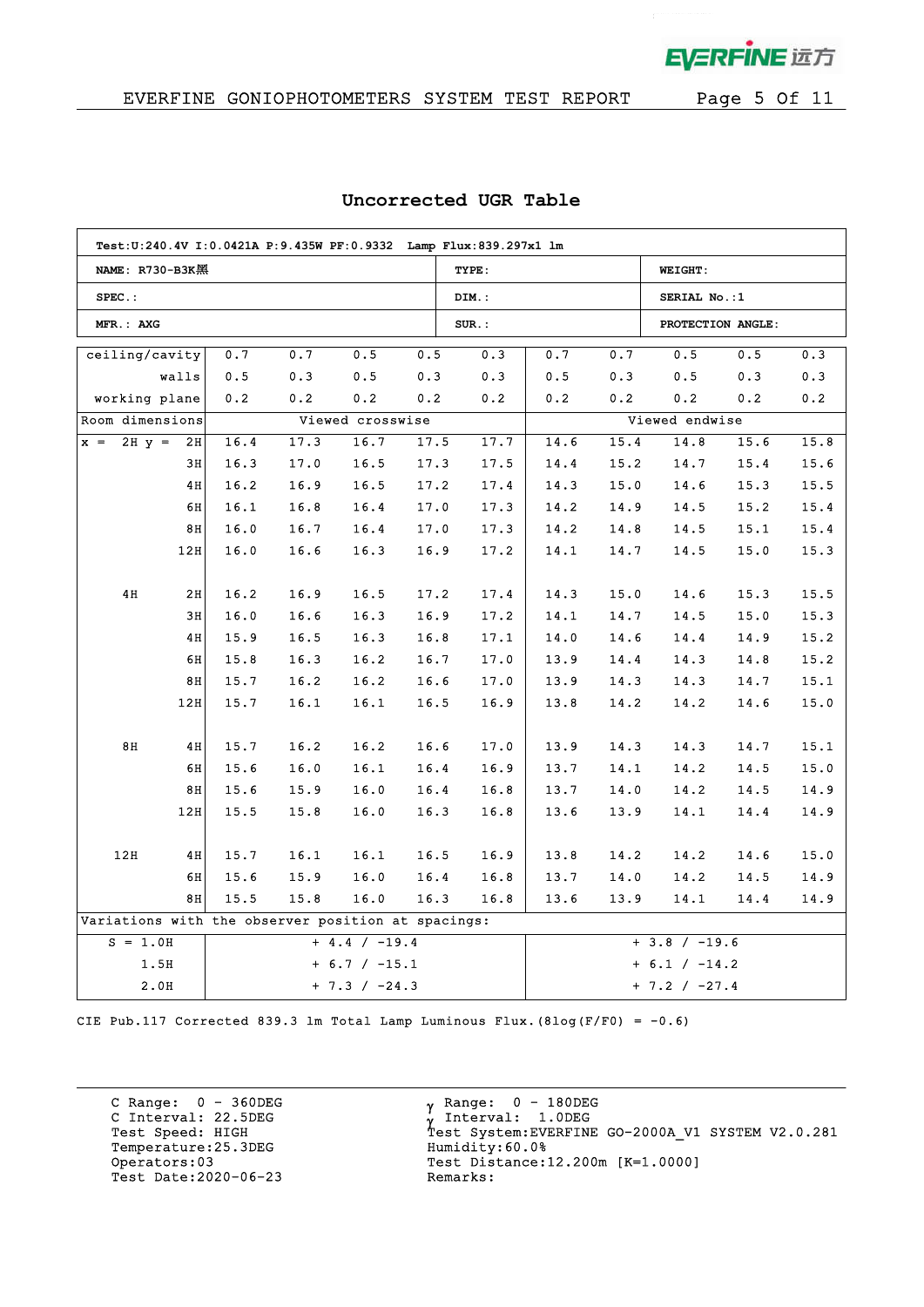

 $\mathcal{L}$ 

# EVERFINE GONIOPHOTOMETERS SYSTEM TEST REPORT Page 6 Of 11

#### **UTILIZATION FACTORS TABLE**

| Test: U:240.4V I: 0.0421A P: 9.435W PF: 0.9332 Lamp Flux: 839.297x1 lm |          |                   |  |  |  |  |  |  |
|------------------------------------------------------------------------|----------|-------------------|--|--|--|--|--|--|
| NAME: $R730-B3K$ <sup>3</sup>                                          | TYPE:    | <b>WEIGHT:</b>    |  |  |  |  |  |  |
| $SPEC.$ :                                                              | DIM.:    | SERIAL No.:1      |  |  |  |  |  |  |
| MFR.: AXG                                                              | $SUR$ .: | PROTECTION ANGLE: |  |  |  |  |  |  |

| <b>REFLECTANCE</b>               |     |     |                               |           |     |                   |     |     |                 |             |
|----------------------------------|-----|-----|-------------------------------|-----------|-----|-------------------|-----|-----|-----------------|-------------|
| Ceiling                          | 0.8 | 0.8 | 0.8                           | 0.7       | 0.7 | 0.7               | 0.5 | 0.5 | 0.5             | $\mathbf 0$ |
| Walls                            | 0.7 | 0.5 | 0.3                           | 0.7       | 0.5 | 0.3               | 0.7 | 0.5 | 0.3             | $\mathbf 0$ |
| Working plane                    | 0.2 | 0.2 | 0.2                           | 0.2       | 0.2 | 0.2               | 0.2 | 0.2 | 0.2             | $\mathbf 0$ |
| ROOM INDEX                       |     |     | UTILIZATION FACTORS (PERCENT) |           |     | $k(RI)$ x RCR = 5 |     |     |                 |             |
| $k = 0.60$                       | 89  | 83  | 79                            | 88        | 83  | 79                | 88  | 82  | 79              | 76          |
| 0.80                             | 96  | 91  | 87                            | 95        | 90  | 87                | 94  | 90  | 87              | 83          |
| 1.00                             | 100 | 95  | 92                            | 99        | 94  | 91                | 98  | 94  | 91              | 87          |
| 1.25                             | 104 | 99  | 96                            | 103       | 98  | 95                | 101 | 97  | 94              | 90          |
| 1.50                             | 106 | 102 | 99                            | 105       | 101 | 98                | 103 | 100 | 97              | 92          |
| 2.00                             | 109 | 105 | 102                           | 107       | 104 | 101               | 104 | 102 | 99              | 94          |
| 2.50                             | 110 | 107 | 104                           | 109       | 105 | 103               | 105 | 103 | 101             | 95          |
| 3.00                             | 112 | 109 | 106                           | 110       | 107 | 105               | 106 | 104 | 102             | 96          |
| 4.00                             | 114 | 111 | 109                           | 112       | 109 | 108               | 108 | 106 | 105             | 97          |
| 5.00                             | 115 | 113 | 111                           | 113       | 111 | 109               | 108 | 107 | 106             | 98          |
| ROOM INDEX                       |     |     |                               | UF(total) |     |                   |     |     |                 | Direct      |
| According to DIN EN 13032-2 2004 |     |     |                               |           |     | Suspended         |     |     | $SHRNOM = 1.25$ |             |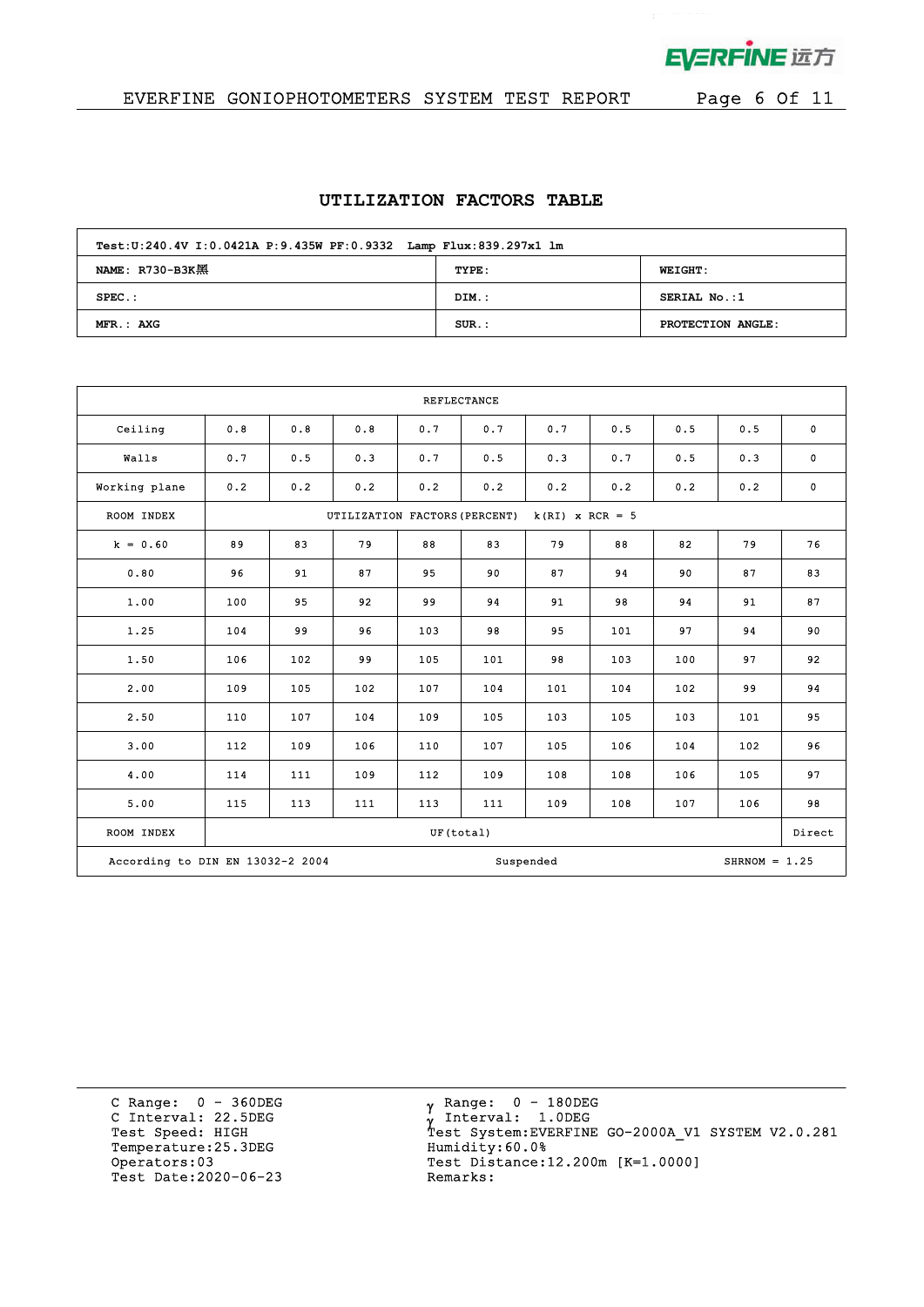

 $\mathbf{p}^{\mathrm{max}}$  and  $\mathbf{p}^{\mathrm{max}}$ 

## EVERFINE GONIOPHOTOMETERS SYSTEM TEST REPORT Page 7 Of 11

#### **ISOCANDELA DIAGRAM**

| Test: U:240.4V I: 0.0421A P: 9.435W PF: 0.9332 Lamp Flux: 839.297x1 lm |          |                   |  |  |  |  |  |  |
|------------------------------------------------------------------------|----------|-------------------|--|--|--|--|--|--|
| NAME: $R730-B3K$                                                       | TYPE:    | <b>WEIGHT:</b>    |  |  |  |  |  |  |
| $SPEC.$ :                                                              | DIM.:    | SERIAL No.:1      |  |  |  |  |  |  |
| $MFR.:$ AXG                                                            | $SUR$ .: | PROTECTION ANGLE: |  |  |  |  |  |  |



C Range: 0 - 360DEG C Interval: 22.5DEG<br>Test Speed: HIGH Temperature:25.3DEG Humidity:60.0%<br>Operators:03 Test Distance: Test Date: 2020-06-23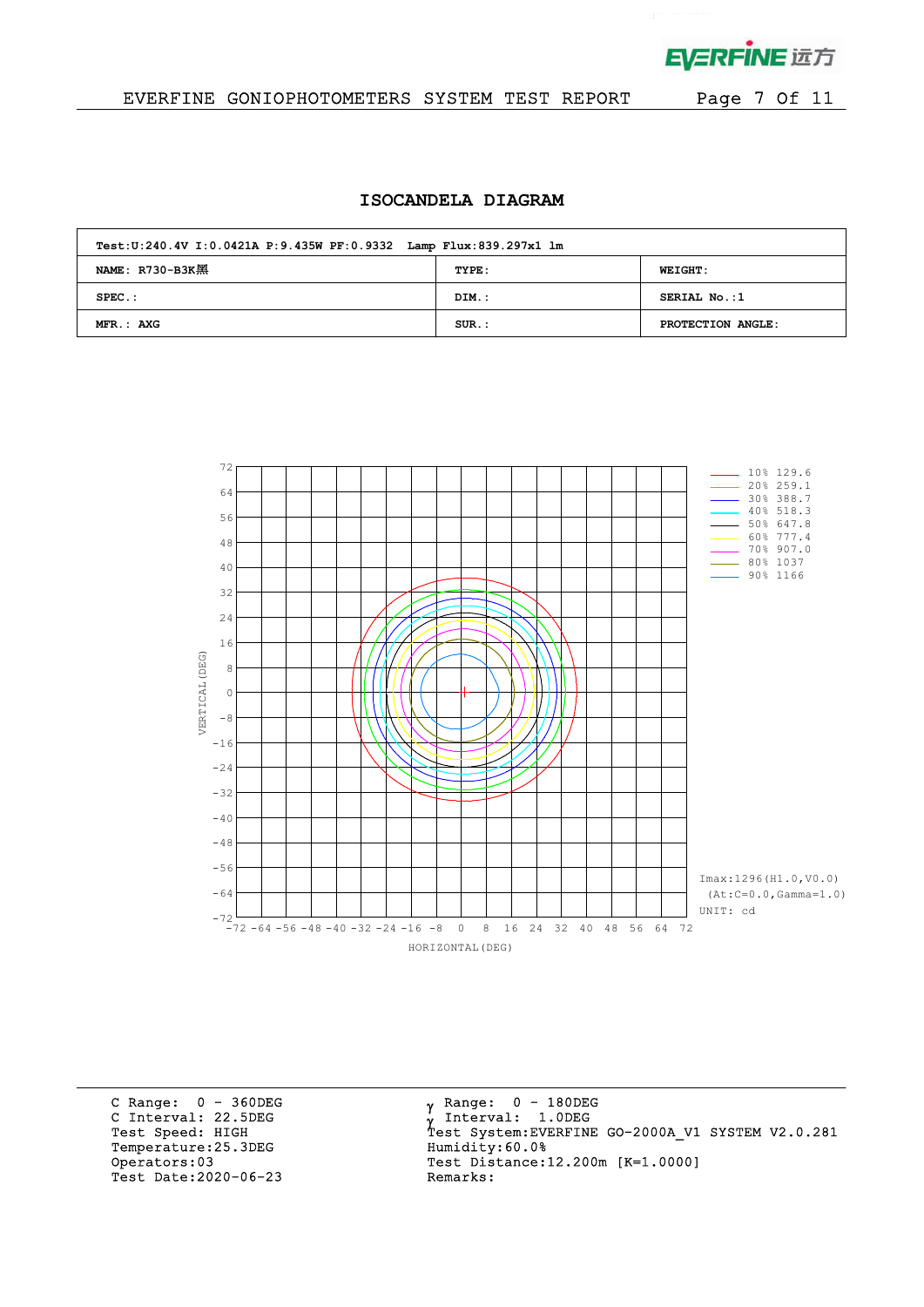

### EVERFINE GONIOPHOTOMETERS SYSTEM TEST REPORT Page 8 Of 11

#### **AAI Figure**

| Test: U:240.4V I: 0.0421A P: 9.435W PF: 0.9332 Lamp Flux: 839.297x1 lm |          |                   |  |  |  |  |  |  |
|------------------------------------------------------------------------|----------|-------------------|--|--|--|--|--|--|
| NAME: $R730-B3K$                                                       | TYPE:    | <b>WEIGHT:</b>    |  |  |  |  |  |  |
| $SPEC.$ :                                                              | DIM.:    | SERIAL No.:1      |  |  |  |  |  |  |
| MFR.: AXG                                                              | $SUR$ .: | PROTECTION ANGLE: |  |  |  |  |  |  |



Flux out:578.7 lm

**Note:The Curves indicate the illuminated area and the average illumination when the luminaire is at different distance.**

C Range: 0 - 360DEG C Interval: 22.5DEG<br>Test Speed: HIGH Temperature: 25.3DEG Test Date: 2020-06-23

 $\gamma$  Range:  $0 - 180$ DEG Interval: 1.0DEG Y INCEIVAL: 1.0DEG<br>Test System:EVERFINE GO-2000A\_V1 SYSTEM V2.0.281<br>Humidity:60.0% Operators:03 <br>
Test Date:2020-06-23 <br>
Remarks:<br>
Remarks: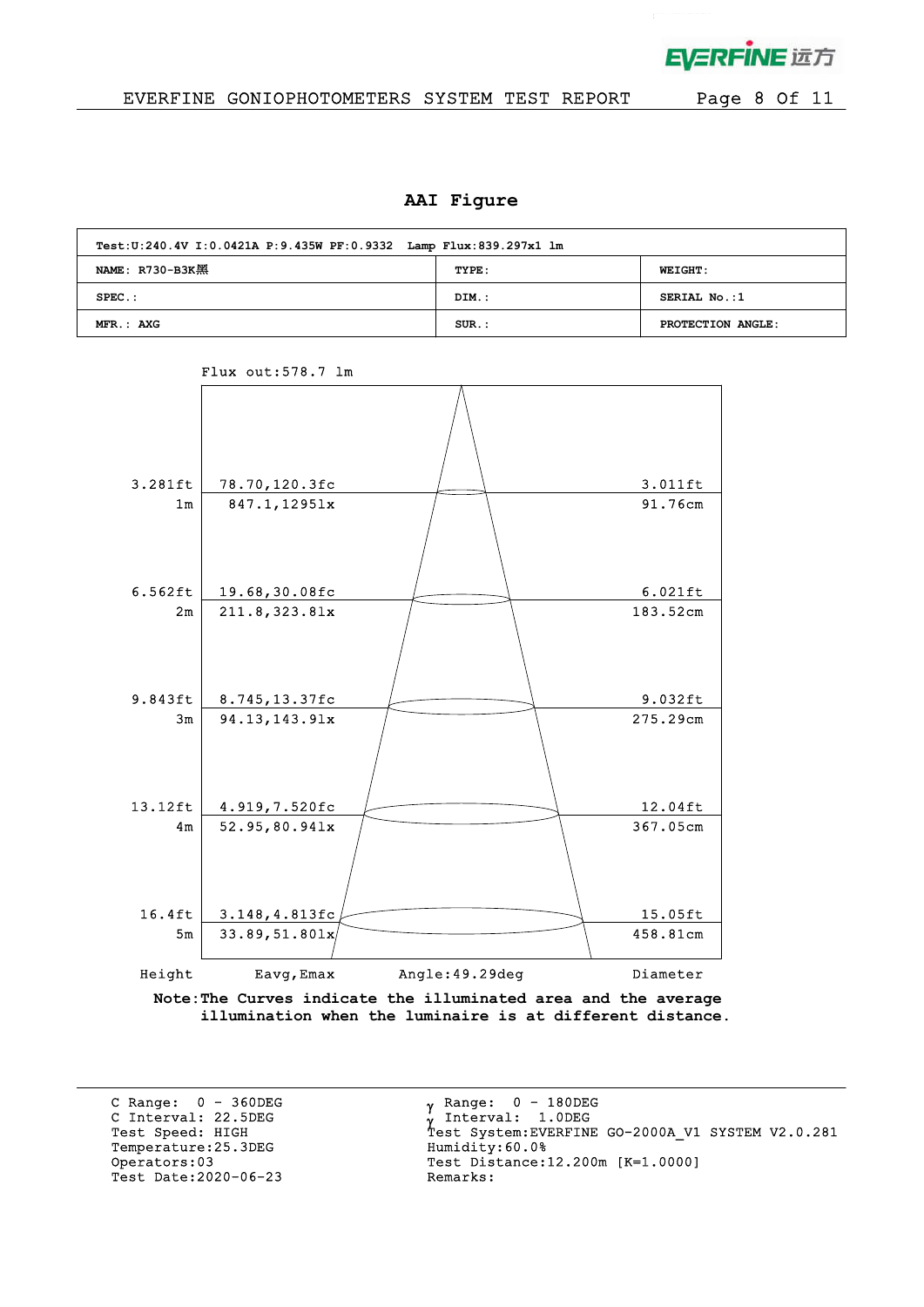

 $\mathcal{L}^{\text{max}}$ 

## EVERFINE GONIOPHOTOMETERS SYSTEM TEST REPORT Page 9 Of 11

## **ISOLUX DIAGRAM**

| Test: U:240.4V I: 0.0421A P: 9.435W PF: 0.9332 Lamp Flux: 839.297x1 lm |          |                   |  |  |  |  |  |  |  |
|------------------------------------------------------------------------|----------|-------------------|--|--|--|--|--|--|--|
| NAME: $R730-B3K$                                                       | TYPE:    | <b>WEIGHT:</b>    |  |  |  |  |  |  |  |
| $SPEC.$ :                                                              | DIM.:    | SERIAL No.:1      |  |  |  |  |  |  |  |
| MFR.: AXG                                                              | $SUR.$ : | PROTECTION ANGLE: |  |  |  |  |  |  |  |



C Range: 0 - 360DEG C Interval: 22.5DEG<br>Test Speed: HIGH Temperature:25.3DEG Humidity:60.0%<br>Operators:03 Test Distance:1 Test Date: 2020-06-23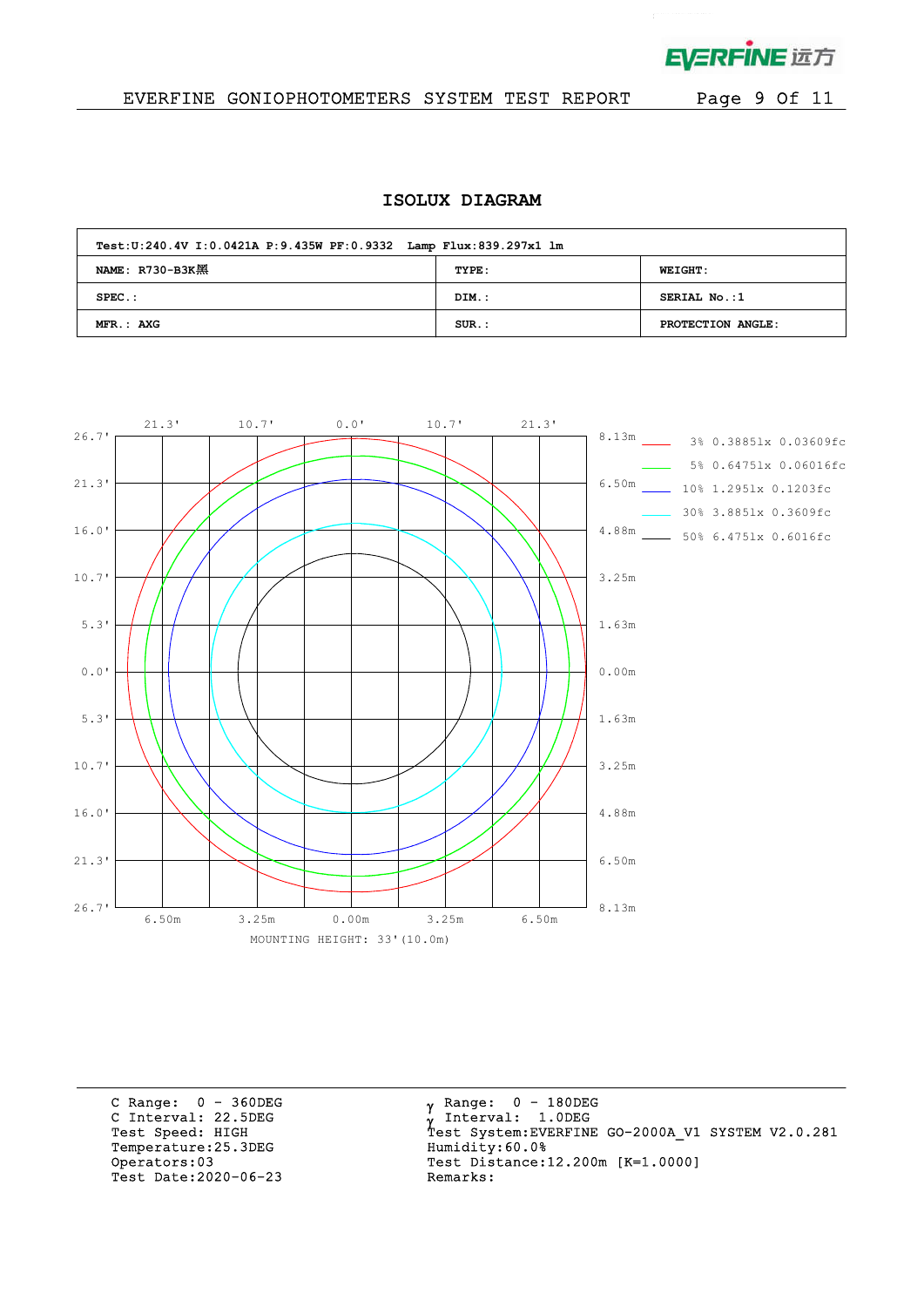

 $\mathbf{r}$ 

**Planar Illuminance Curve**



C Range: 0 - 360DEG C Interval: 22.5DEG<br>Test Speed: HIGH Temperature:25.3DEG Humidity:60.0%<br>Operators:03 Test Distance:1 Test Date: 2020-06-23